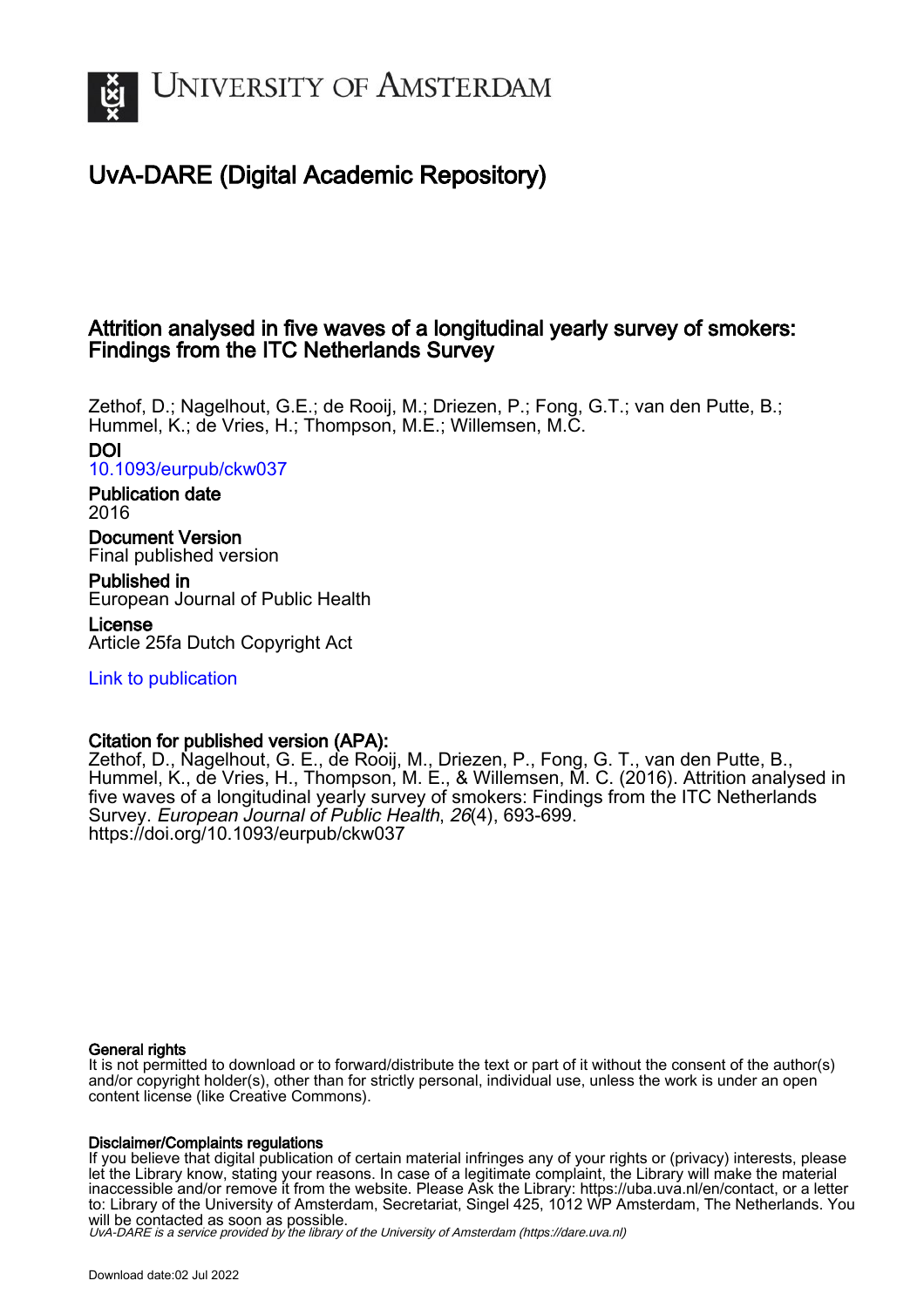......................................................................................................... The European Journal of Public Health, Vol. 26, No. 4, 693–699 - The Author 2016. Published by Oxford University Press on behalf of the European Public Health Association. All rights reserved. doi:10.1093/eurpub/ckw037 Advance Access published on 9 April 2016

.........................................................................................................

# Attrition analysed in five waves of a longitudinal yearly survey of smokers: findings from the ITC Netherlands survey

Dennis Zethof<sup>1</sup>, Gera E. Nagelhout<sup>2,3</sup>, Mark de Rooij<sup>4</sup>, Pete Driezen<sup>5</sup>, Geoffrey T. Fong<sup>5,6</sup>, Bas van den Putte<sup>7,8</sup>, Karin Hummel<sup>2</sup>, Hein de Vries<sup>2</sup>, Mary E. Thompson<sup>9</sup>, Marc C. Willemsen<sup>2,10</sup>

1 Department of Psychology, Alumni, Leiden University, Leiden, The Netherlands

- 2 Department of Health Promotion, Maastricht University (CAPHRI), Maastricht, The Netherlands
- 3 Department of Family Medicine, Maastricht University (CAPHRI), Maastricht, The Netherlands
- 4 Department of Psychology, Leiden University, Leiden, The Netherlands
- 5 Department of Psychology and School of Public Health and Health Systems, University of Waterloo, Waterloo, Ontario, Canada
- 6 Ontario Institute for Cancer Research, Toronto, Ontario, Canada
- 7 Department of Communication, University of Amsterdam (ASCoR), Amsterdam, The Netherlands
- 8 Trimbos Institute, Netherlands Institute for Mental Health and Addiction, Utrecht, The Netherlands
- 9 Department of Statistics and Actuarial Science, University of Waterloo, Waterloo, Ontario, Canada

10 Dutch Alliance for a Smokefree Society, The Hague, The Netherlands

Correspondence: Gera Nagelhout, Department of Health Promotion, Maastricht University (CAPHRI), Maastricht, The Netherlands, Tel: +316 244 170 80, Fax: +31 43 367 10 32, e-mail: gera.nagelhout@maastrichtuniversity.nl

Background: Attrition bias can affect the external validity of findings. This article analyses attrition bias and assesses the effectiveness of replenishment samples on demographic and smoking-related characteristics for the International Tobacco Control Netherlands Survey, a longitudinal survey among smokers. Methods: Attrition analyses were conducted for the first five survey waves (2008–12). We assessed, including and excluding replenishment samples, whether the demographic composition of the samples changed between the first and fifth waves. Replenishment samples were tailored to ensure the sample remained representative of the smoking population. We also constructed a multivariable survival model of attrition that included all five waves with replenishment samples. Results: Of the original 1820 respondents recruited in 2008, 46% participated again in 2012. Demographic differences between waves due to attrition were generally small and replenishment samples tended to minimize them further. The multivariable survival analysis revealed that only two of the 10 variables analysed were significant predictors of attrition: a weak effect for gender (men dropped out more often) and weak to moderate effects for age (respondents aged 15–24 years dropped out more than aged 25–39 years, who dropped out more than those aged 40+ years). Conclusions: Weak to moderate attrition effects were found for men and younger age groups. This information could be used to minimize respondent attrition. Our findings suggest that sampling weights and tailored replenishment samples can effectively compensate for attrition effects. This is already being done for the International Tobacco Control Netherlands Survey, including the categories that significantly predicted attrition in this study.

.........................................................................................................

### Introduction

Respondent attrition is one of the potential problems in longitu-dinal survey research. When attrition is random, the smaller sample size will reduce the precision of estimators. But when it is nonrandom, attrition can change the sample composition and result in biased estimators. This undermines the generalizability (i.e. external validity) of research findings.<sup>1-4</sup>

The International Tobacco Control Policy Evaluation Project  $(ITC Project)^5$  was developed to meet the demands for a rigorous evaluation of national tobacco control policies. To date, 22 countries have participated in the ITC Project. This project employs a quasiexperimental pre–post design in which countries that have implemented a particular policy or policies can be compared to other countries that did not implement policies during the same time period. Such countries serve as control groups which allow the ITC Project to assess the psychosocial and behavioural effects of national level tobacco control policies<sup>5</sup> in ways that increase internal validity relative to other evaluation designs (e.g. a single country pre–post design).<sup>6</sup>

The ITC Netherlands Survey uses replenishment samples to maintain a relatively constant sample size over time. These replenishment samples address the problem of reduced precision due to attrition.<sup>7</sup> In spite of this, the original sample may become increasingly unrepresentative of the target population due to longterm attrition.<sup>8</sup> The ITC Netherlands Survey examines discrepancies in four demographics variables (gender, age, geographic region and household size) by comparing the sample composition against the composition of the smoking population. This makes it possible to customize replenishment samples and account for attrition in these demographic groups. This also compensates for disproportionate losses between these categories. However, this may not fully address the problem of nonrandom attrition because other factors may be affected. Thus, nonrandom attrition could still bias the sample and affect the generalizability of findings.

Previous studies of the effects of attrition on generalizability have found mixed results. Most studies examining attrition bias in longitudinal research only found small effects of attrition on generalizability. For example, regardless of large attrition rates (22–35%), Alderman et  $al$ <sup>5</sup> found that attrition was not a general or pervasive problem for attaining consistent estimates across data from several different surveys. In spite of a large attrition rate of 74%, Lohse et  $al$ .<sup>10</sup> only found small, but significant, attrition effects; no effects were found on the primary outcome measures.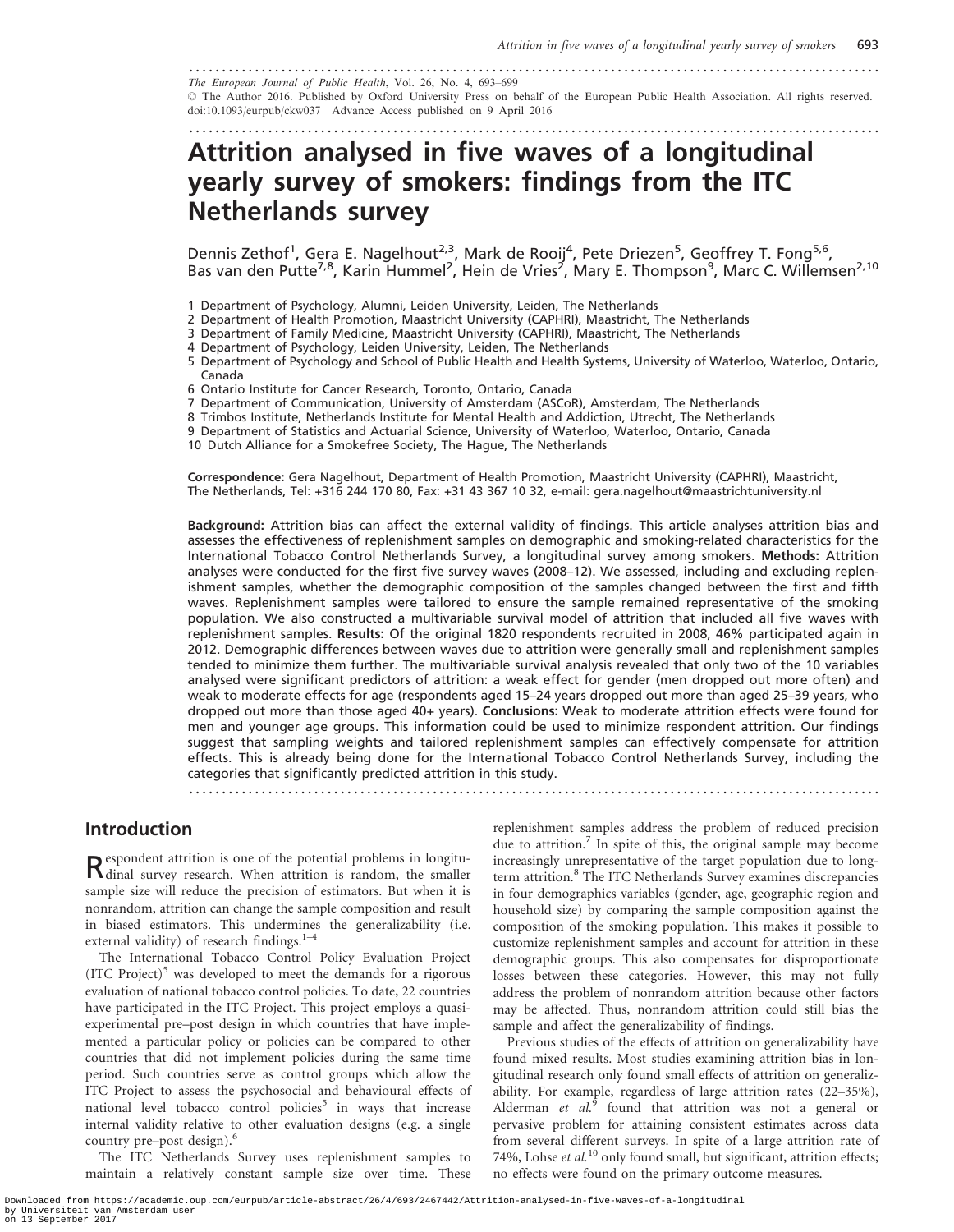Other studies reported only minor problems arising from nonrandom attrition. Dennis and Li<sup>11</sup> found that dropouts and nondropouts had similar attitudes, values and behaviours with respect to areas like politics, health status and lifestyle. The differences they found became smaller after controlling for demographic variables. Another study found that nonrandom attrition had only a minor effect on key study indicators.<sup>7</sup>

Attrition had more substantial effects on sample composition in other studies. For instance, Mirowsky and Reynolds<sup>12</sup> found that suffering from depression predicted attrition. Although Bellón et al.<sup>13</sup> did not support this finding, they identified a number of other psychosocial and socio-demographic predictors of attrition. Burkam and Lee<sup>14</sup> reported that attrition resulted in an overestimation of the negative effects of race and ethnicity on academic achievement. We found no clear distinctions between the different analyses methods used in the studies described above and the attrition effects that they found.

In this study, we used data from the longitudinal ITC Netherlands Survey to examine attrition bias and whether replenishment samples maintained the representativeness of the cohort. The ITC Netherlands Survey is a web-based survey that has been conducted annually since 2008. Respondents were drawn from a large probability-based database.<sup>15</sup> This study has three main objectives, to assess: (i) whether respondent attrition in the ITC Netherlands Survey biases the composition of the sample, (ii) whether attrition undermines the generalizability of the findings of the ITC Netherlands Survey and (iii) whether replenishment samples compensate for these possible effects.

### Methods

#### The data

The ITC Netherlands Survey employs a probability-based web panel and consists of yearly survey waves with replenishment. The replenishment samples compensate for both the decrease in sample size and bias on demographic characteristics caused by attrition.

Wave 1 was conducted in April 2008 followed by a subwave in November and December 2008. Wave 2 was conducted in April and May 2009, wave 3 in May and June of 2010, wave 4 in May and June of 2011 and wave 5 in May and June 2012. The number of respondents surveyed in each wave and the number successfully followed from each wave is presented in figure 1. The total sample size ranged from 1717 respondents to 2022 respondents in any wave. Overall, 3437 respondents were included in this analysis. For the purpose of this analysis, we defined respondents who skipped a wave but later returned as dropouts once they missed one wave of data collection  $(n = 305)$ <sup>16</sup> Information obtained from these participants after they returned was not used.

An extra survey wave was conducted after the first wave to evaluate the short-term effects of a media campaign. Only a subset of respondents from the baseline survey was approached and the timing between the first wave and this one did not follow the regular interval of one year. Therefore, we do not examine attrition in this extra wave, but we adjust the analyses for participation in this wave. In this study, this survey wave is called the 'subwave' to ease interpretation for readers, while the actual third wave is called the second wave and so on.

Respondents for the ITC Netherlands Survey were recruited from TNS NIPObase, a large probability-based database.<sup>15</sup> Respondents are recruited into TNS NIPObase by phone or mail. Applying for participation is not permitted, which reduces the proportion of professional and inattentive respondents.<sup>17</sup> A representative sample of Dutch smokers was obtained from TNS NIPObase with quotas on gender, age, geographic region and household size determined from the Dutch Continuous Survey of Smoking Habits,<sup>18</sup> a national surveillance survey on smoking that has weekly measurements and, in 2007, had over 4000 respondents who were smokers.<sup>15</sup> Younger respondents (15–30 years) were oversampled in order to increase

estimation precision for this specific subgroup.<sup>15</sup> This procedure was also used for replenishment samples to ensure survey results were representative of the Dutch population of adult smokers. A previous study showed that there were only small differences in sample composition between the first ITC Netherlands survey and the Dutch population of smokers.<sup>15</sup> Respondents were selected on the basis of three inclusion criteria: being 15 years or older, having smoked at least 100 cigarettes in their lifetime and smoking manufactured or roll-your-own cigarettes at least monthly. Respondents received points for questions they answered; points which could be exchanged for 5–7 euros per survey.

#### **Ethics**

The ITC Netherlands Surveys received ethics clearance from the University of Waterloo's Office of Research Ethics.

#### **Measurements**

The demographic characteristics gender, age, minority status, marital status, education, income, province and frequency of internet use were included in the analyses because previous studies indicated they were correlated with attrition.<sup>7,13,14,19</sup> The smokingrelated characteristics heaviness of smoking and ever made a quit attempt were included because they are key smoking-related characteristics within the ITC Project.<sup>20</sup> Descriptive statistics on these characteristics of the original sample are provided in the [Supplementary Material](http://eurpub.oxfordjournals.org/lookup/suppl/doi:10.1093/eurpub/ckw037/-/DC1) [\(Supplementary Table S1](http://eurpub.oxfordjournals.org/lookup/suppl/doi:10.1093/eurpub/ckw037/-/DC1)).

#### Demographic characteristics

- Gender
- Age: categorized as 15–24, 25–39, 40–54 and 55+ years.
- Minority status: both parents born in The Netherlands versus otherwise.
- Marital status: not married, married, widowed and divorced.
- Highest achieved education: low (primary education and lower pre-vocational secondary education), moderate (middle prevocational secondary education and secondary vocational education) and high (senior general secondary education, [pre-]university education and higher professional education).
- Gross household income per month: low (less than 2000 Euro), middle (2000–3000 Euro) and high (more than 3000 Euro). An explicit category for nonresponse was also used (27.3%).
- Province of residence: 12 categories representing the provinces of The Netherlands.
- Frequency of internet use: low (<30 min/day), moderate (30–89 min/day) and high (90 min or more per day).

#### Smoking-related characteristics

- The Heaviness of Smoking Index had three categories indicative of nicotine dependence: low, moderate and high.<sup>21</sup> It was calculated by summing two categorized measurements: number of cigarettes per day and time till first cigarette of the day, reverse scored.<sup>22</sup> It had a fourth category indicating nonsmoking (quitter).
- Ever made a quit attempt: 'Yes' and 'No'.

#### Analyses

The effect of attrition on demographic and smoking-related characteristics of respondents was assessed using attrition ratios (ARs). ARs were calculated as:

$$
AR = P_{fi}/P_n
$$

where  $P_{fi}$  is a proportion of a subgroup in the wave 1 sample and  $P_{ri}$ is the proportion of the same subgroup in the sample in wave 5. For example, if 20% of the wave 1 sample was married and 19% of this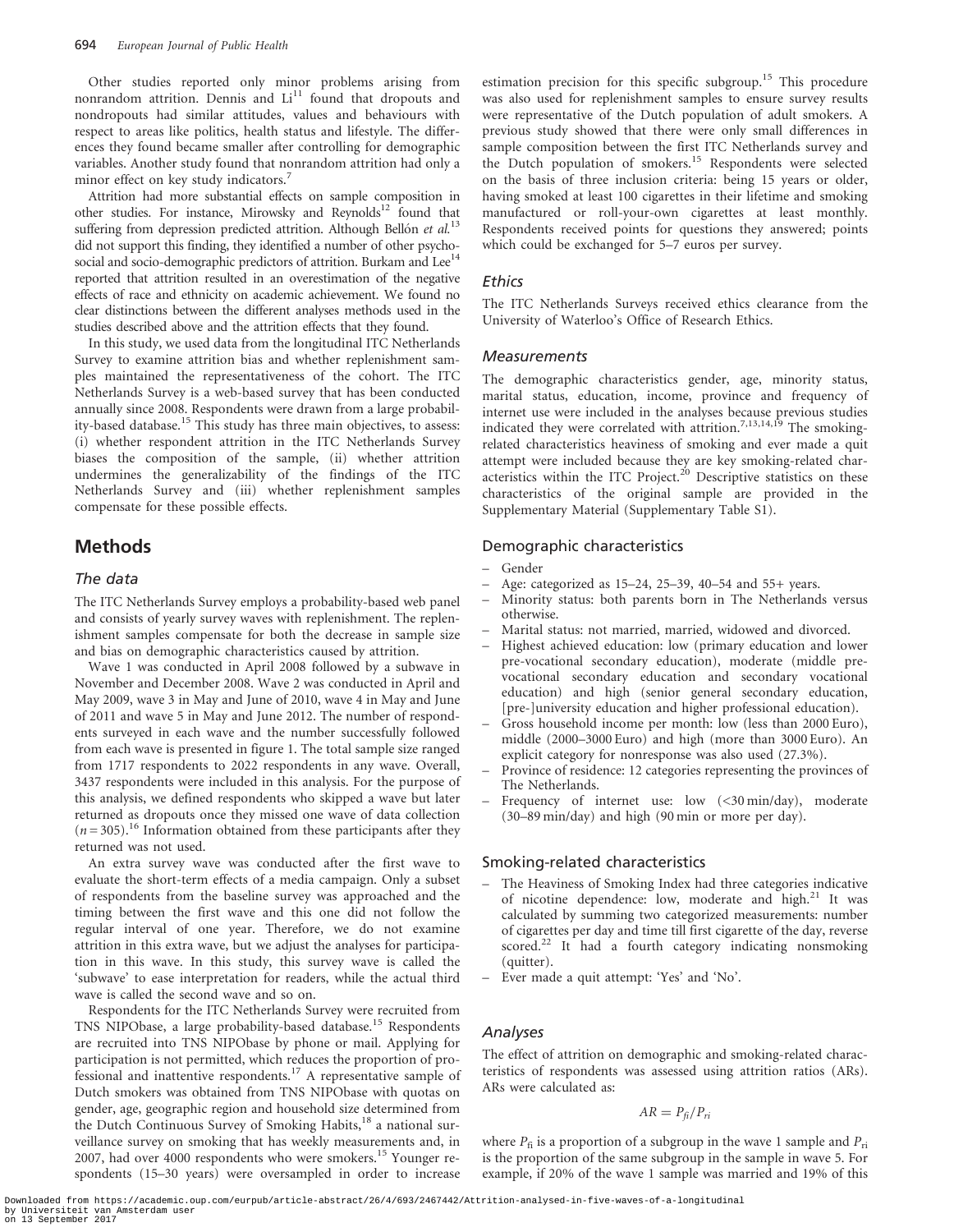

Figure 1 Number of respondents of the ITC Netherlands Survey per wave and their retention rates. \*In the subwave, 643 responded from 744 randomly selected participants from wave 1

sample retained in wave 5 was married, the AR would be 0.20/  $0.19 = 1.05$ . This AR could be interpreted as a measure of change in the distribution of marital status between survey waves. The AR was calculated twice for every subgroup; once excluding the replenishment samples at wave 5 and once including them.

The ARs reported here represent the weight sizes needed to compensate for the effects of attrition on specific categories in the final wave.<sup>7</sup> Although these ARs are similar to weight sizes, they are not the actual sampling weights used in the ITC Netherlands surveys. Those weights only account for gender, age, geographic region and household size.<sup>23</sup>

A multivariable survival analysis was then conducted on the original unweighted data using a discrete-time proportional hazards regression model.<sup>24</sup> This specific multivariable survival analysis method can be performed with standard logistic regression<sup>25,26</sup> and allowed us to disentangle the effects of correlated characteristics on attrition.<sup>7</sup> The analysis was conducted in SPSS and examined participants that started in any wave and assessed which factors predicted whether they participated in all subsequent waves. The logit link was chosen over the complementary log–log link because it is easier to interpret, allowed us to report odds ratios and was used in similar previous studies.<sup>7,13,27</sup> The main advantage of the complementary log–log link, that it is preferable for models of continuous time, $^{24}$  has no bearing on this analysis because our underlying metric of time was discrete: respondents were approached at the same period every year.

The same measures used in the analysis of ARs were included as covariates in the survival model. Because these variables were measured in every wave, they allowed the model to control for time varying characteristics. 'Presence in subwave' was added to control for whether participants were interviewed in the subwave. An interaction between 'recruitment wave' and 'duration' was also included. This was done in place of the intercept and allowed us to control for time.<sup>24</sup> 'Recruitment wave' indicated the wave in which a participant was first interviewed. 'Duration' indicated the number of interviews a respondent had completed including the current wave. An interaction between 'recruitment wave' and 'duration' controlled for the different time paths participants followed. In other words, participants in their second wave ('duration' = 2) who were recruited for the cohort at wave 2 ('recruitment wave' = 2) were interviewed in 2010 (wave 3). Participants who were also in their second wave ('duration' = 2) but were recruited for the cohort at wave 1 ('recruitment wave' = 1) were interviewed in 2009 (wave 2).

The model was estimated with and without the three-way interactions of 'recruitment wave', 'duration' and each of the predictor variables using the deviance statistic.<sup>24</sup> None of the three-way interactions significantly improved model fit and they are therefore not reported here.

### Results

#### Attrition ratios

Figures 2 and 3 illustrate the change in the proportion of respondents in each category, expressed as ARs. This is displayed in the figures for the original first wave sample present in wave 5 compared to the original first wave sample present in wave 1 (triangles) and for the total sample (i.e. with all replenishment samples) present in wave 5 compared to the first wave sample present in wave 1 (dots).

Figure 2 shows a relatively high AR of the original sample in wave 5 for the 15–24-year age group  $(AR = 1.46)$ . The replenishment samples decreased the size of the ARs for the total sample in wave 5, from 1.46 to 1.12 in the 15–24-year age group and from 1.11 to 1.04 in ethnic minorities. However, the total sample also shows some small increases in the AR in a few demographic groups, most notably the low education group (AR increased from 1.00 to 1.23).

Figure 3 shows a large AR for participants who reported never having made a quit attempt in the original sample  $(AR = 1.94)$ . Relatively high ARs were found for unmarried participants (1.29) and participants with low and medium nicotine dependence (1.38 and 1.29, respectively). ARs decreased towards 1.00 in these same categories when the total sample in wave 5 was used to calculate ARs. The largest difference in the AR occurred in the group of respondents who reported never having made a quit attempt (from 1.94 to 1.07). Other notable changes in the AR were seen for participants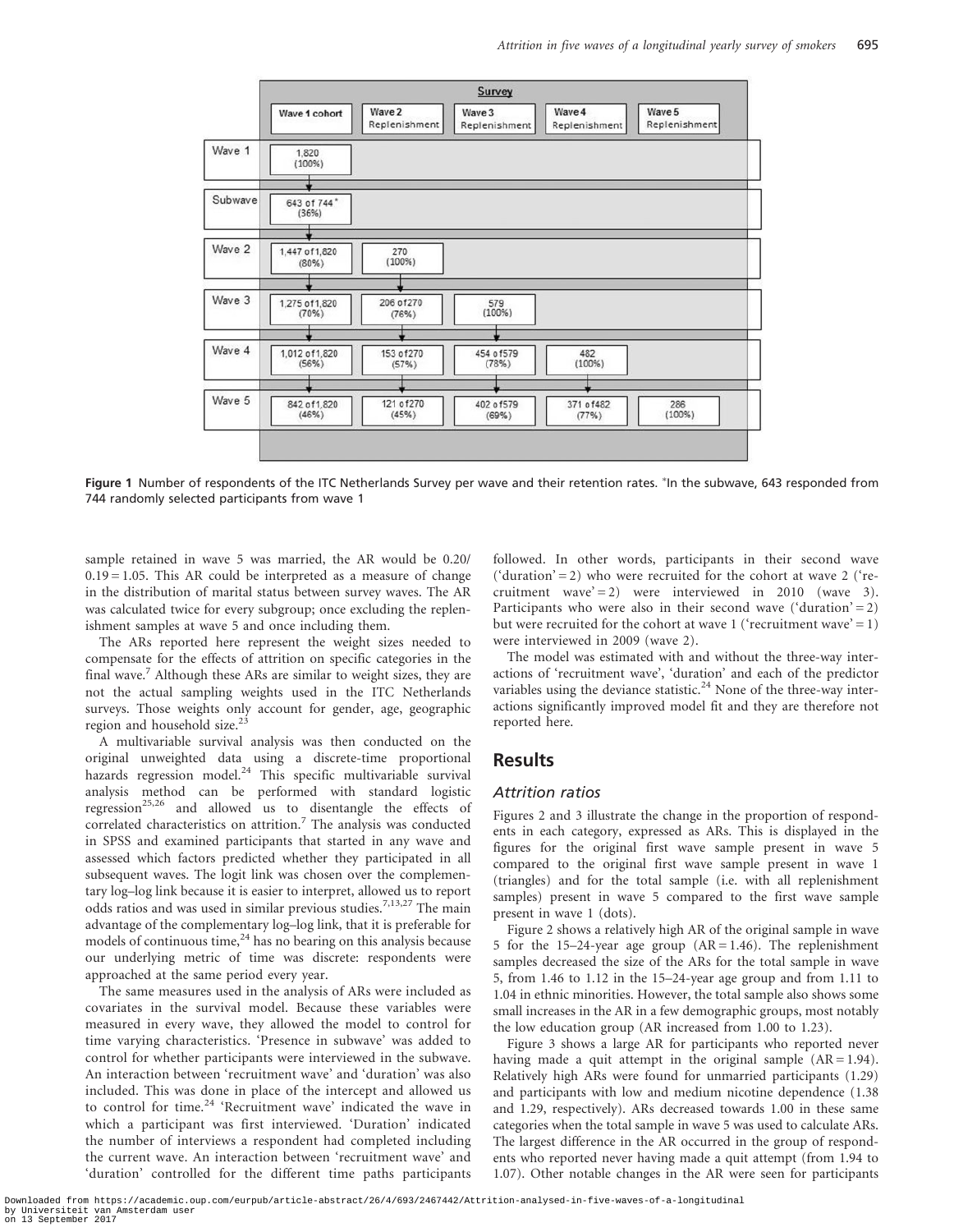

Figure 2 ARs (weight sizes) for demographic characteristics of the original sample and the total sample. Legend:  $\Delta$  Original sample  $\bullet$  Total sample



Figure 3 ARs (weight sizes) for demographic and smoking-related characteristics of the original sample and the total sample. Legend:  $\Delta$  Original sample  $\bullet$  Total sample

with low nicotine dependence (from 1.38 to 1.25) and who were not married (from 1.29 to 1.15).

respondents aged 25–39 years (OR = 1.770) and moderate effects for respondents aged 15–24 years (OR = 2.377).

#### Multivariable attrition model

Table 1 reports the results of the multivariable survival analysis. It assesses the participant characteristics associated with dropout and includes the odds ratios for the independent variables. Respondents not participating in the subwave had slightly higher odds of attrition  $(OR = 1.755)$ . There was a weak but significant effect of gender such that males had greater odds of dropping out than females  $(OR = 1.251)$ . Younger respondents dropped out more often than the oldest respondents (aged 55+ years) with a weak effect among

### **Discussion**

More than half of the ITC Netherlands sample that was recruited in 2008 was lost to follow-up by 2012. Despite this, only small (unweighted) ARs were found, suggesting the total sample present in wave 5 might not be biased by attrition. The survival analysis showed that the odds of attrition were somewhat higher for males, moderately higher for the youngest age group and moderately lower for those who participated in the subwave. This concurs with findings from the European Community Household Panel for 14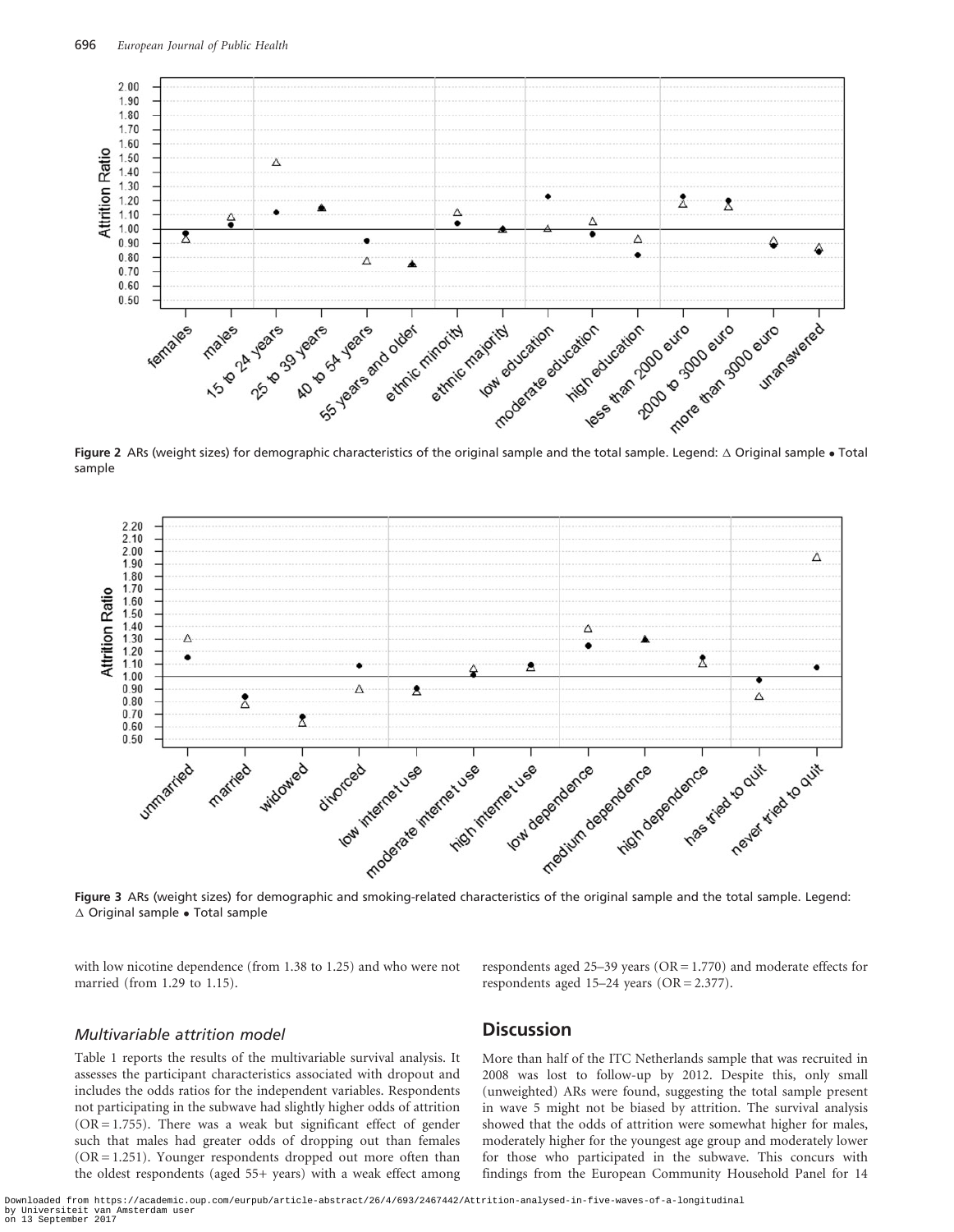| Table 1 Multivariable survival analysis: logistic regression of attrition between waves 1 and 5 |  |  |
|-------------------------------------------------------------------------------------------------|--|--|
|                                                                                                 |  |  |

| <b>Variables</b>           | <b>Factors</b>                | OR <sup>a</sup> | 95% CIb |        | Significance  | Likelihood ratio test              |
|----------------------------|-------------------------------|-----------------|---------|--------|---------------|------------------------------------|
|                            |                               |                 | Lower   | Higher |               |                                    |
| Present in subwave         | Yes                           | Ref.            |         |        |               | $\chi_{(1)} = 52.73$ , $P < 0.001$ |
|                            | No                            | 1.755           | 1.504   | 2.051  | ***           |                                    |
| Gender                     | Female                        | Ref.            |         |        |               | $\chi_{(1)}$ =12.65, P < 0.001     |
|                            | Male                          | 1.251           | 1.107   | 1.416  | ak ak ak      |                                    |
| Age (years)                | 55 and older                  | Ref.            |         |        |               | $\chi_{(3)} = 68.30, P < 0.001$    |
|                            | $40 - 54$                     | 1.065           | 0.855   | 1.330  |               |                                    |
|                            | $25 - 39$                     | 1.770           | 1.420   | 2.214  | $***$         |                                    |
|                            | $15 - 24$                     | 2.377           | 1.844   | 3.075  | ***           |                                    |
| Ethnicity                  | Dutch                         | Ref.            |         |        |               | $\chi_{(1)} = 0.35$ , $P = 0.552$  |
|                            | Not Dutch                     | 1.066           | 0.862   | 1.311  |               |                                    |
| <b>Marital status</b>      | Married                       | Ref.            |         |        |               | $\chi_{(3)} = 4.98$ , $P = 0.173$  |
|                            | Divorced                      | 0.987           | 0.696   | 1.373  |               |                                    |
|                            | Widowed                       | 1.365           | 0.798   | 2.233  |               |                                    |
|                            | Not married                   | 1.167           | 0.996   | 1.367  | Ť             |                                    |
| Highest education          | High education                | Ref.            |         |        |               | $\chi_{(2)}=1.25, P=0.535$         |
|                            | Moderate education            | 1.009           | 0.864   | 1.179  |               |                                    |
|                            | Low education                 | 0.929           | 0.778   | 1.111  |               |                                    |
| Household income           | 3.000 euros and higher        | Ref.            |         |        |               | $\chi_{(3)}=1.20, P=0.752$         |
|                            | Between 2.000 and 3.000 euros | 0.985           | 0.828   | 1.172  |               |                                    |
|                            | Less than 2.000 euros         | 0.926           | 0.775   | 1.106  |               |                                    |
|                            | Unanswered                    | 0.926           | 0.783   | 1.095  |               |                                    |
| Province                   | Limburg                       | Ref.            |         |        |               | $\chi_{(11)} = 12.55, P = 0.324$   |
|                            | Groningen                     | 1.039           | 0.724   | 1.483  |               |                                    |
|                            | Friesland                     | 0.912           | 0.630   | 1.312  |               |                                    |
|                            | Drenthe                       | 0.829           | 0.545   | 1.242  |               |                                    |
|                            | Overijssel                    | 1.050           | 0.768   | 1.435  |               |                                    |
|                            | Gelderland                    | 0.975           | 0.731   | 1.305  |               |                                    |
|                            | Flevoland                     | 0.983           | 0.606   | 1.557  |               |                                    |
|                            | Utrecht                       | 0.906           | 0.640   | 1.278  |               |                                    |
|                            | Noord-Holland                 | 1.135           | 0.871   | 1.486  |               |                                    |
|                            | Zuid-Holland                  | 0.987           | 0.765   | 1.179  |               |                                    |
|                            | Zeeland                       | 1.431           | 0.904   | 2.232  |               |                                    |
|                            | Noord-Brabant                 | 0.844           | 0.644   | 1.109  |               |                                    |
| Frequency of internet use  | 90 min or more per day        | Ref.            |         |        |               | $\chi_{(2)} = 3.40, P = 0.183$     |
|                            | 30–89 min/day                 | 0.969           | 0.837   | 1.123  |               |                                    |
|                            | <30 min/day                   | 1.110           | 0.945   | 1.303  |               |                                    |
| Heaviness of smoking       | High nicotine dependence      | Ref.            |         |        |               | $\chi_{(3)}=1.50, P=0.683$         |
|                            | Moderate nicotine dependence  | 0.933           | 0.719   | 1.224  |               |                                    |
|                            | Low nicotine dependence       | 1.016           | 0.770   | 1.352  |               |                                    |
|                            | Quit smoking                  | 0.941           | 0.691   | 1.290  |               |                                    |
| Ever made a quit attempt   | No                            | Ref.            |         |        |               | $\chi_{(1)} = .74, P = 0.390$      |
|                            | Yes                           | 1.068           | 0.920   | 1.242  |               |                                    |
|                            |                               | Odds            |         |        |               |                                    |
| Interaction of recruitment | 1st wave, 1 wave              | 0.091           | 0.057   | 0.145  | ***           | $\chi_{(3)} = 38.86, P < 0.001$    |
| wave and duration          | 1st wave, 2 waves             | 0.083           | 0.052   | 0.133  | <b>akakak</b> |                                    |
|                            | 1st wave, 3 waves             | 0.118           | 0.073   | 0.189  | ***           |                                    |
|                            | 1st wave, 4 waves             | 0.077           | 0.047   | 0.124  | ***           |                                    |
|                            | 2nd wave, 1 wave              | 0.079           | 0.045   | 0.138  | ***           |                                    |
|                            | 2nd wave, 2 waves             | 0.090           | 0.050   | 0.159  | ***           |                                    |
|                            | 2nd wave, 3 waves             | 0.069           | 0.037   | 0.128  | ***           |                                    |
|                            | 3rd wave, 1 wave              | 0.116           | 0.070   | 0.189  | ***           |                                    |
|                            | 3rd wave, 2 waves             | 0.056           | 0.032   | 0.094  | ***           |                                    |
|                            | 4th wave, 1 wave              | 0.070           | 0.041   | 0.118  | ***           |                                    |
|                            |                               |                 |         |        |               |                                    |

a: Ref., reference level.

b: CI, confidence interval.

 $*P < 0.05$ .<br>\*\*P < 0.01 \*\* $P < 0.01$ .  $^{**}P < 0.001$ .

 $^{\dagger}P < 0.10$ .

countries, which found higher ARs for lower age groups<sup>7</sup> and with findings from other ITC Europe Surveys.<sup>28,29</sup> Other studies also found attrition effects for both gender and age,  $13,27$  including ITC surveys conducted in other countries.<sup>30</sup>

The lower risk of attrition for participants present in the subwave may indicate a greater probability of remaining in the survey for seven months (i.e. presence in the subwave) which would then predict remaining in the survey for one year (i.e. presence in the second wave). However, loyalty to the survey may also be a factor: respondents who participated more often in the past are more likely to participate in subsequent waves. Survey loyalty may be due to the financial incentives provided for participation<sup>31</sup> or because subwave participation encouraged respondent rapport, making them more devoted to future participation.

The tailored replenishment samples used in the ITC Netherlands Survey were designed to compensate for sample attrition and to ensure the cohort of smokers included remained representative of the population of Dutch smokers on specific variables (gender, age,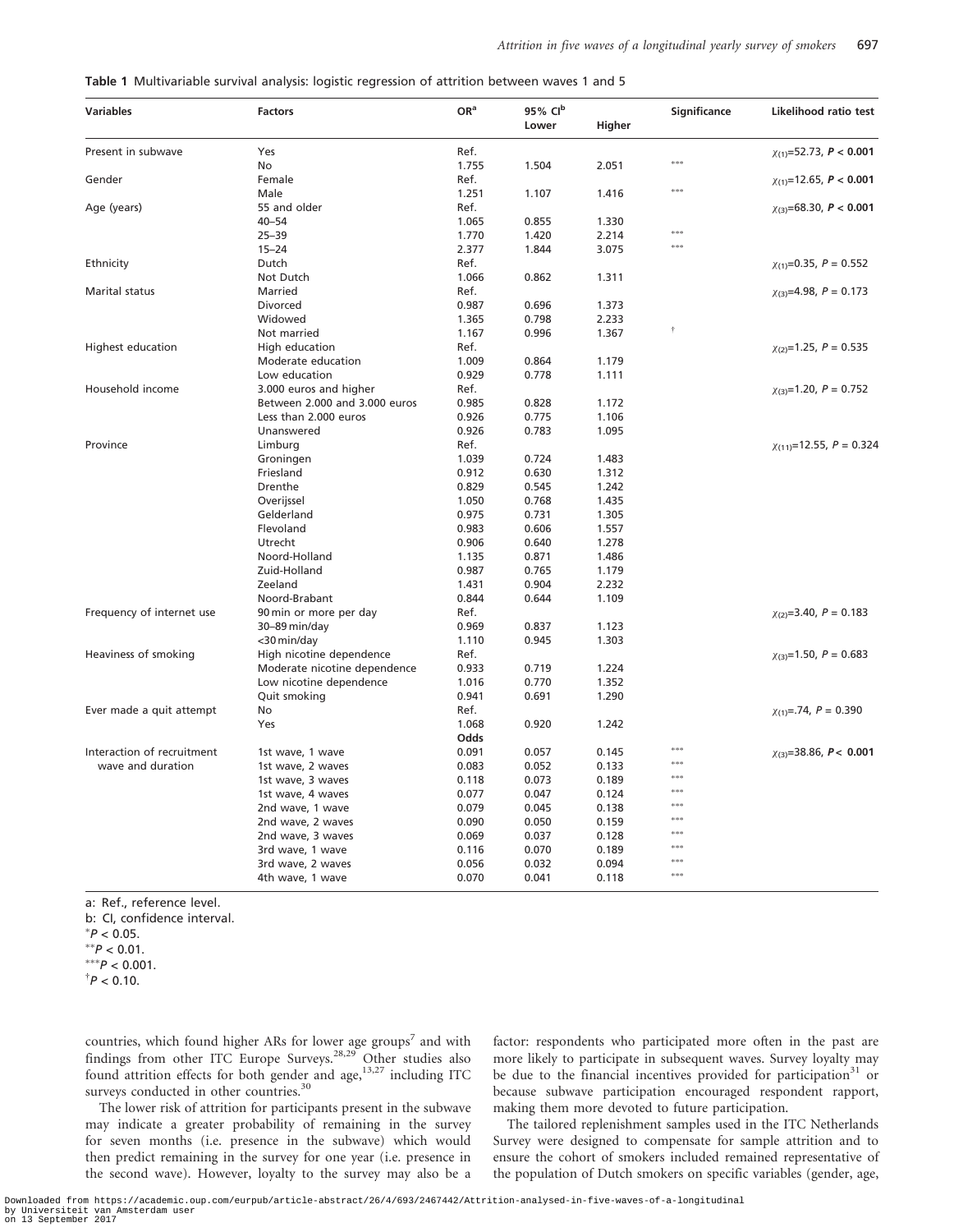geographic region and household size). In doing so, the replenishment samples alleviated attrition bias on some other variables also (e.g. low nicotine dependence and never made a quit attempt). Additionally, the use of sampling weights increases the extent to which attrition effects are taken into account. It is therefore likely that the results from the ITC Netherlands survey are robust against deviations in sample compositions that result from respondent attrition.

### Limitations and strengths

The analytic approach used in this study provides insight into the representativeness of the ITC Netherlands Survey and respondent attrition. ARs do not establish definitively whether a characteristic is significantly related to attrition or even whether participants dropped out of the cohort at all; the characteristics of a participant may just have changed (e.g. from never having made a quit attempt to having made a quit attempt). The sample is constantly changing and some of the observed changes in composition may be due to population changes. These changing characteristics may have inflated the ARs and they may also have an informing role on patterns of attrition.<sup>13</sup> The survival model provides more insight into factors associated with attrition because it accounts for changing characteristics by way of time varying covariates. The model also makes it possible to account for the effects of correlated characteristics on attrition<sup>7</sup> and includes replenishment samples in the analysis as potential sources of dropout, thus utilizing an extra source of information on attrition. However, our model does not contain data about characteristics of participants that changed since their last wave of participation before dropping out. Therefore, the model cannot account for such changes.<sup>7</sup>

# Conclusion

Less than half of the ITC Netherlands sample that was recruited in 2008 remained in the cohort in 2012. However, the ARs calculated to measure attrition bias were small. Larger deviations, where participants with specific characteristics dropped out more often, were alleviated by replenishment samples, thus improving the sample structure. Our study revealed that only two variables out of ten were significant predictors of attrition: gender and age. Men and younger respondents dropped out more often. The replenishment samples in the ITC Netherlands Survey account for this because they are tailored to gender and age. These results support that sampling weights and tailored replenishment samples can compensate for attrition effects on the sample composition. Attrition prevention methods could also be aimed at participants who fall in categories that predict attrition.

# Supplementary data

[Supplementary data](http://eurpub.oxfordjournals.org/lookup/suppl/doi:10.1093/eurpub/ckw037/-/DC1) are available at EURPUB online.

## Acknowledgements

Several members of the ITC Project team at the University of Waterloo have assisted in all stages of conducting the ITC Netherlands Surveys, which we gratefully acknowledge. In particular, we thank Thomas Agar, Project Manager of the ITC Europe countries.

# Funding

The ITC Netherlands Surveys were supported by grants from the Netherlands Organization for Health Research and Development (ZonMw) (121010008, 70000001). The ITC Project was supported by the US National Cancer Institute (P50 CA111236, R01 CA100362 and P01 CA138389) and the Canadian Institutes of Health Research

(57897, 79551, 115016). G.T.F. was supported by a Senior Investigator Award from the Ontario Institute for Cancer Research and by a Prevention Scientist Award from the Canadian Cancer Society Research Institute.

Conflicts of interest: None declared.

# Key points

- Replenishment samples tailored to keep the cohort representative of the population do compensate for attrition bias, even for variables other than the ones used to tailor the replenishment samples.
- Male gender and younger age were found to be the only characteristics that predicted attrition.
- Multivariable survival analyses across waves give a more exhaustive and therefore different picture of attrition than sampling weights do.
- Results suggest large dropout rates (>50%) in longitudinal surveys do not necessarily create problems with attrition bias.

## References

- 1 Fitzgerald J, Gottschalk P, Moffitt R. An analysis of the impact of sample attrition on the second generation of respondents in the Michigan panel study of income dynamics. J Hum Resour 1998;33:300–44.
- 2 Leyland A, White I, Harding S, et al. Maximizing the return from cohort studies [published abstract]. J Epidemiol Community Health 2011;65 (Suppl 1):A21.
- 3 Menard S. Handbook of longitudinal research: design, measurement, and analysis. Burlington: Elsevier, 2008.
- 4 Poole WK, Perritt R, Shah KB, et al. A characterization of patient drop outs in a cohort of HIV positive/bisexual men and intravenous drug users. J Epidemiol Community Health 2001;55:66–7.
- 5 Fong GT, Cummings M, Borland R, et al. The conceptual framework of the International Tobacco Control (ITC) policy evaluation project. Tob Control 2006;15:3–11.
- 6 International Agency for Research on Cancer. IARC handbooks of cancer prevention, Vol. 12: methods for evaluating tobacco control policies. Lyon: World Health Organization, International Agency for Research on Cancer, 2008.
- 7 Watson D. Sample attrition between waves 1 and 5 in the European community household panel. Eur Sociol Rev 2003;19:361–78.
- 8 Deng Y, Hilligus DS, Reiter JP, et al. Handling attrition in longitudinal studies: the case for refreshment samples. Stat Sci 2013;28:238–56.
- 9 Alderman H, Behrman JR, Kohler HP, et al. Attrition in longitudinal household survey data: some tests for three developing-country samples. Demogr Res 2001;5:79–124.
- 10 Lohse GL, Bellman S, Johnson EJ. Consumer buying behavior on the internet: findings from panel data. J Interact Mark 2000;14:15–29.
- 11 Dennis JM, Li R. Effects of panel attrition on survey estimates. Paper presented at: 2003 Annual Meeting of the American Association for Public Opinion Research, Nashville, 2003. Available at: [http://www.knowledgenetworks.com/ganp/docs/](http://www.knowledgenetworks.com/ganp/docs/kn%20panel%20attrition%20paper.pdf) [kn%20panel%20attrition%20paper.pdf](http://www.knowledgenetworks.com/ganp/docs/kn%20panel%20attrition%20paper.pdf) (January 9 2016, date last accessed)
- 12 Mirowsky J, Reynolds JR. Age, depression, and attrition in the national survey of families and households. Sociol Methods Res 2000;28:476–504.
- 13 Bellón JA, de Dios Luna J, Moreno B, et al. Psychosocial and sociodemographic predictors of attrition in a longitudinal study of major depression in primary care: the predictD-Spain study. J Epidemiol Community Health 2010;64:874–84.
- 14 Burkam DT, Lee VE. Effects of monotone and nonmonotone attrition on parameter estimates in regression models with educational data. J Hum Resour 1998;33:556–74.
- 15 Nagelhout GE, Willemsen MC, Thompson ME, et al. Is web interviewing a good alternative to telephone interviewing? Findings from the International Tobacco Control (ITC) Netherlands Survey. BMC Public Health 2010;10:351.

Downloaded from https://academic.oup.com/eurpub/article-abstract/26/4/693/2467442/Attrition-analysed-in-five-waves-of-a-longitudinal by Universiteit van Amsterdam user on 13 September 2017